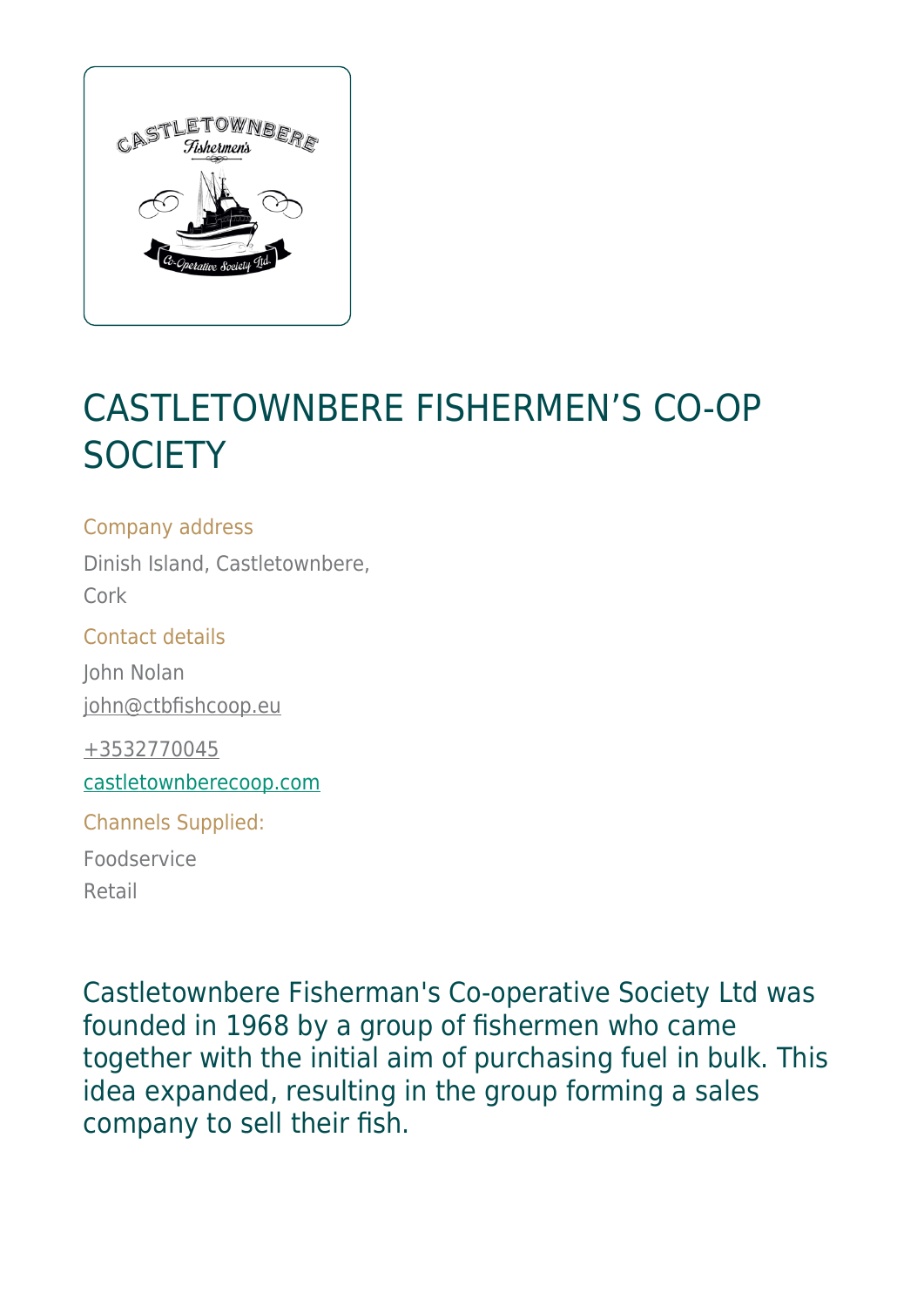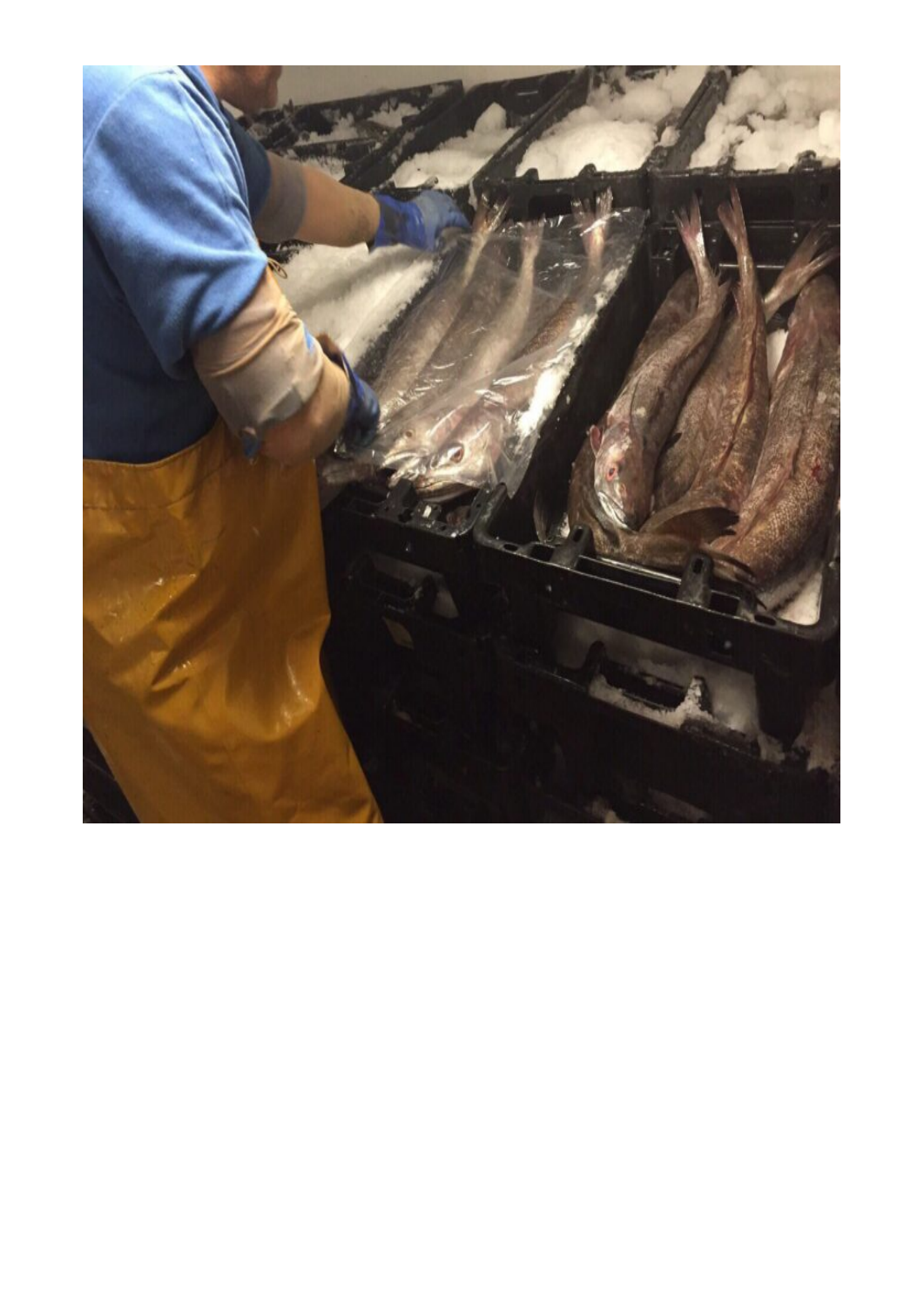In 1983, the Co-op opened its first fish processing unit at the main pier in Castletownbere. Seven years later, it purchased the Riocht Fish Processing Plant in Dinish from the Hal-Lal group. The year 2004 saw the plant extended to 5000sq.m. where it can now process in large quantities, therefore reducing the number of links in the supply chain from fisherman to consumer.

Castletownbere Co-op operates its own processing plant which has 60 tonnes of chill, 200 tonnes of cold storage and 50 tonnes of freezing capacity. Over 40 years of trading in fish, it has built up markets for its products all over the world, from Japan to Africa, as well as Ireland and Europe.

The Co-op is owned exclusively by its members as a body, and built on a tradition of supplying quality seafood products from its state-of-the-art premises in Castletownbere.

## Why Us

The company has its own raw material source with approximately 100 member vessels landing fish to its facility.

The Co-op has nine Frozen at Sea factory vessels that source prawns in various fishing grounds, including the lucrative Porcupine Bank, Jones Bank and Labadie Bank. The vessels process these prawns, freeze them at sea and land them directly in Castletownbere where they are branded with the Castletownbere Co-op Logo, creating a premium product for the end consumer.

In addition to this, it provides a shelf life of up to two years on its vacuumpacked pelagic products.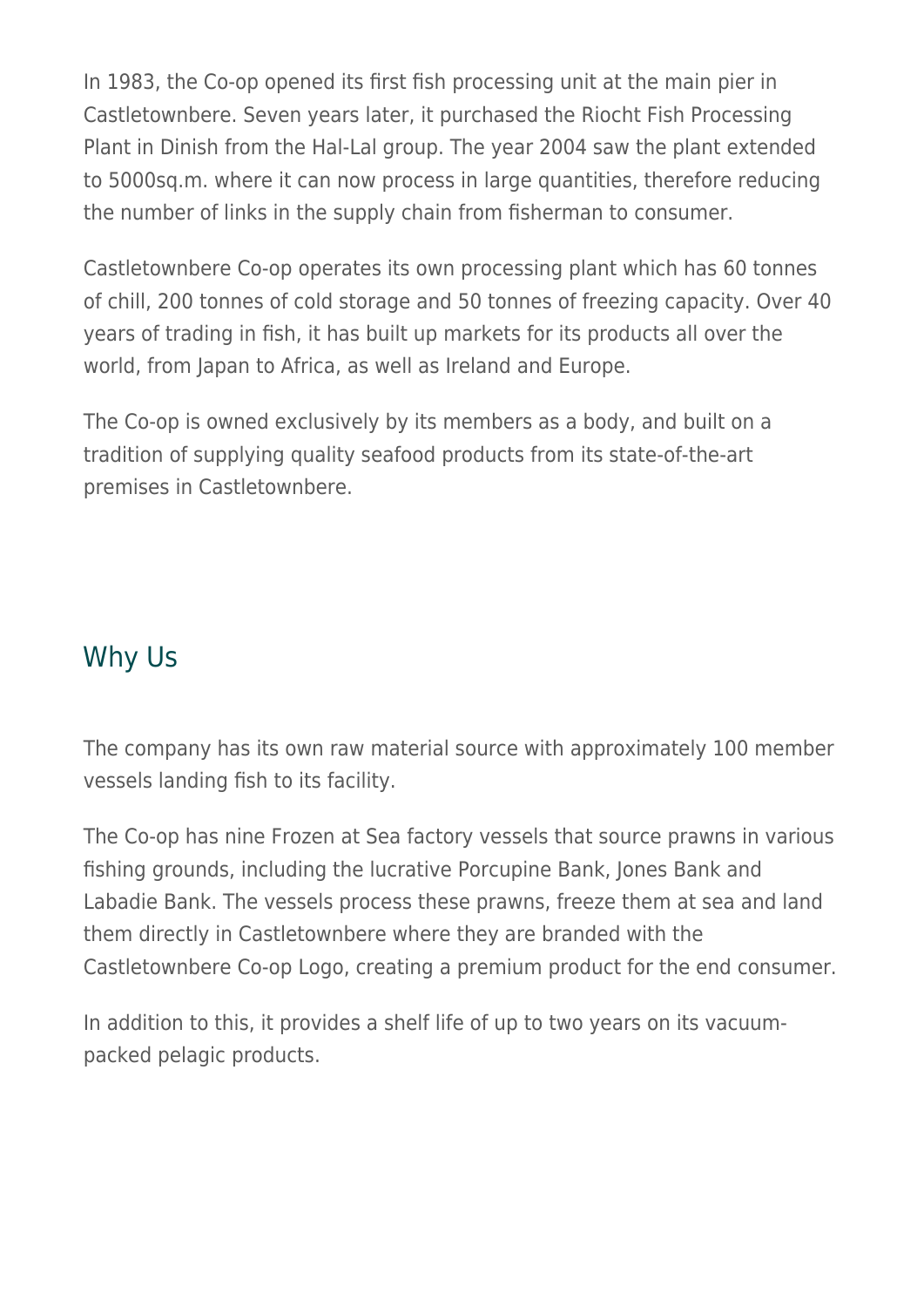# Our product range

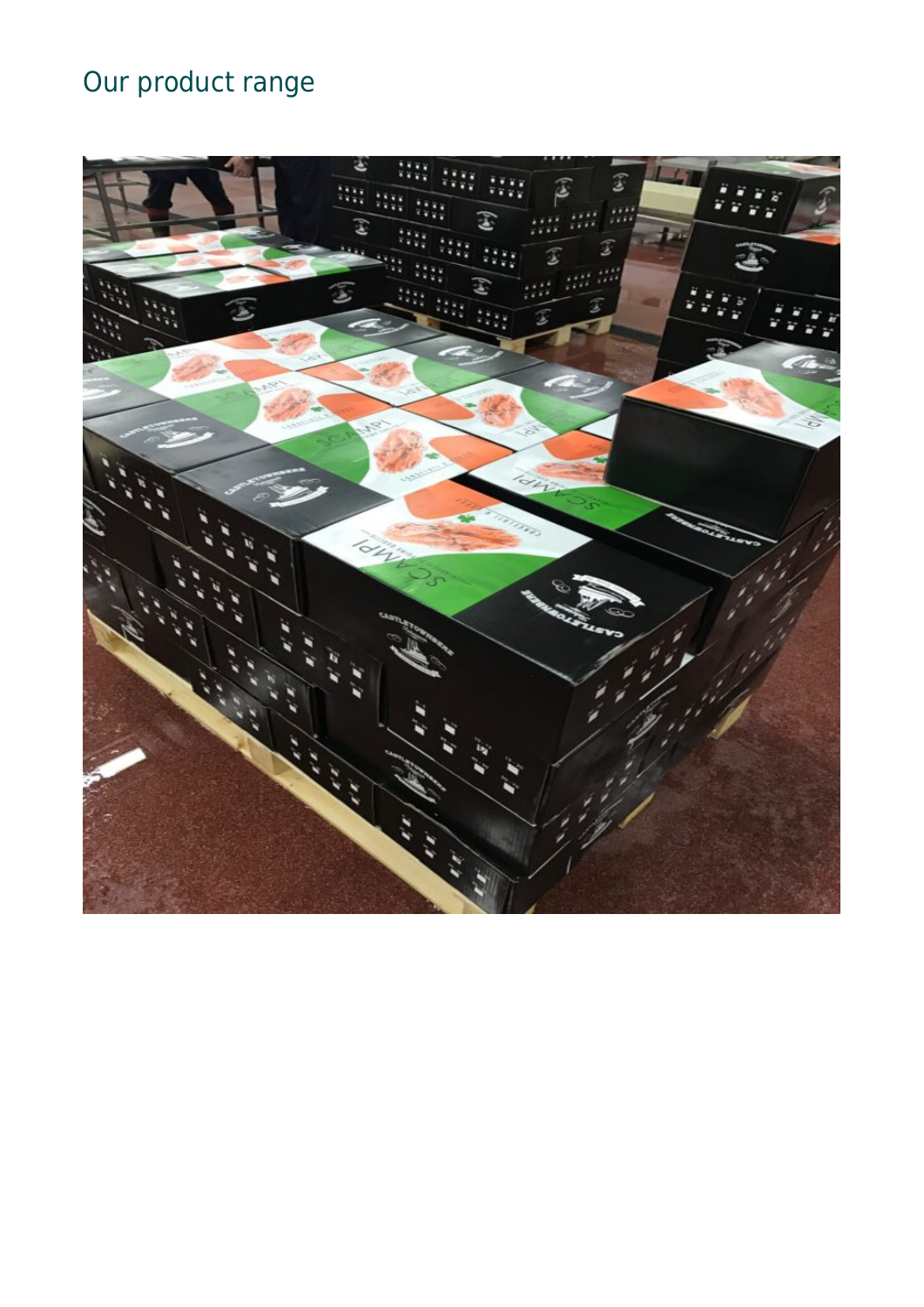Gutted Fresh Whitefish, All Species Whole Fresh Whitefish, Limited Species Whole Fresh Crab/Crab Claws Whole Fresh Squid Whole Frozen Herring (+/- Vacuum Packing) Headed And Gutted Frozen Herring (+/- Vacuum Packing) Frozen Herring Flaps (+/- Vacuum Packing) Whole Frozen Mackerel (+/- Vacuum Packing) Headed And Gutted Frozen Mackerel ( +/- Vacuum Packing) Frozen Mackerel Flaps (+/- Vacuum Packing) Whole Frozen Sprat, Horse Mackerel, Boarfish (+/- Vacuum Packing) Whole Fresh Herring, Mackerel, Boarfish, Horse Mackerel, Albacore Tuna, Bluefin Tuna Whole Frozen Prawns, Male 8 Different Grades Whole Frozen Prawns, Female 5 Different Grades Whole Fresh Prawns 8 Different Grades/Mixed Frozen Prawn Tails 3 Different Grades Fresh Prawn Tails 3 Different Grades/Mixed

#### Markets supplied

Africa

Europe

UK & NI

## Our Accreditations

 $-BRC$